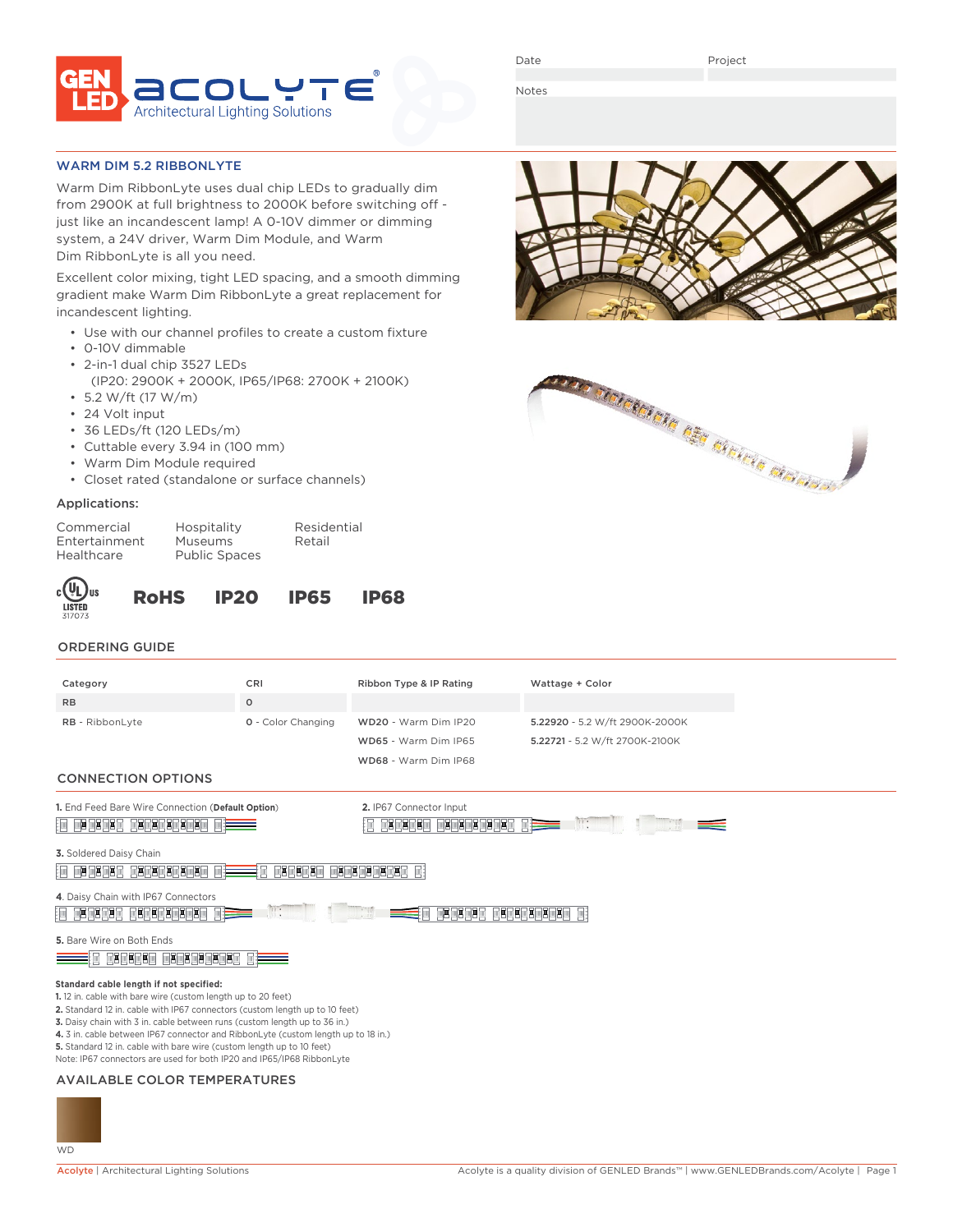

### SPECIFICATIONS / DIAGRAM / USAGE GUIDELINES

|                                          |                                                                                                                                                                                                                                                                               |                | WARM DIM 5.2 RIBBONLYTE                   |                   |               |
|------------------------------------------|-------------------------------------------------------------------------------------------------------------------------------------------------------------------------------------------------------------------------------------------------------------------------------|----------------|-------------------------------------------|-------------------|---------------|
| <b>Operating Voltage</b>                 | 24 V                                                                                                                                                                                                                                                                          |                |                                           |                   |               |
| <b>Power Consumption</b>                 |                                                                                                                                                                                                                                                                               |                | 5.2 W/ft (17 W/m)                         |                   |               |
| Current (mA) - 24V                       | 217 mA/ft (711 mA/m)                                                                                                                                                                                                                                                          |                |                                           |                   |               |
| <b>LED Pitch</b>                         |                                                                                                                                                                                                                                                                               |                | 36 LEDs/ft (120 LEDs/m)                   |                   |               |
| <b>Protection Rating</b>                 |                                                                                                                                                                                                                                                                               |                | IP20, IP65, IP68                          |                   |               |
| Dimming                                  |                                                                                                                                                                                                                                                                               |                | $0-10V$                                   |                   |               |
| <b>Operating Temperature</b>             |                                                                                                                                                                                                                                                                               |                | -40° C to 70° C                           |                   |               |
| <b>Color Temperatures</b>                |                                                                                                                                                                                                                                                                               |                | 2900K/2000K (IP20), 2700/2100 (IP65/IP68) |                   |               |
| MacAdam's Ellipses (SDCM)                |                                                                                                                                                                                                                                                                               |                | 3-step binning                            |                   |               |
| Lumens                                   |                                                                                                                                                                                                                                                                               |                | 288 lm/ft (945 lm/m) LEDs at 100%         |                   |               |
| <b>Binning Tolerance</b>                 |                                                                                                                                                                                                                                                                               |                | $+/- 150K$                                |                   |               |
| LED Beam Angle                           |                                                                                                                                                                                                                                                                               |                | 120°                                      |                   |               |
| Lamp Life                                |                                                                                                                                                                                                                                                                               |                | 50,000 Hours                              |                   |               |
| Cuttable Length - 24V                    |                                                                                                                                                                                                                                                                               |                | 3.94 in (100 mm)                          |                   |               |
| CRI                                      |                                                                                                                                                                                                                                                                               |                | $80+$                                     |                   |               |
| Max Length*                              |                                                                                                                                                                                                                                                                               |                | 16.4 ft (5 m)                             |                   |               |
| Lumens/Watt                              |                                                                                                                                                                                                                                                                               |                | 55 lm/W                                   |                   |               |
| Cable Length                             |                                                                                                                                                                                                                                                                               |                | 12 in (30.5 cm)                           |                   |               |
| <b>Certifications</b>                    | UL 2108 Issued: 2016/06/17 Ed: 1 Rev: 2021/10/16 Low Voltage Lighting Systems.<br>CSA C22.2 No. 250.0, General Requirements for Luminaires.<br>ROHS compliant UL 2108.<br>Suitable for use in closets, compliant with NFPA® 70, NEC® Section 410.16 (A)(3) and 410.16 (C)(5). |                |                                           |                   |               |
| <b>Constant Voltage</b>                  |                                                                                                                                                                                                                                                                               |                | $\checkmark$                              |                   |               |
| Percent Light Intensity / CCT            | 100% Brightness                                                                                                                                                                                                                                                               | 75% Brightness | 50% Brightness                            | 25% Brightness    | 1% Brightness |
| CCT for IP20                             | 2900K                                                                                                                                                                                                                                                                         | 2700K          | 2450K                                     | 2225K             | 2000K         |
| CCT for IP65/IP68                        | 2700K                                                                                                                                                                                                                                                                         | 2550K          | 2400K                                     | 2250K             | 2100K         |
| <b>24V DIMENSIONS</b><br><b>Top View</b> |                                                                                                                                                                                                                                                                               |                | Side View                                 | <b>Dimensions</b> |               |



#### USAGE GUIDELINES

- IP65 and IP68 RibbonLyte are not field cuttable. All custom cuts and connections for these models must be performed at the factory to ensure waterproofing standards are met. Any modification of this on the field or by end user will result in a voided warranty.
- When installing this product take into account the surface temperature of the material this product is mounted to. Many building surfaces which are exposed to direct sunlight exceed the 70° C / 158° F maximum that our product is rated for. High risk locations like this should be avoided.
- Our IP65 can be used in wet, outdoor locations around swimming pools and spa tubs, but our products are not intended to be submerged in pools and fountains and do not carry UL676 certification to do so.
- Please refer to our RibbonLyte Proper Use Guide in our *Application Guide* for more information. Available for download at www.GENLEDBrands.com/Acolyte.
- Compatible with a wide variety of control products including the entire line of Lutron dimming systems.
- For use with Acolyte drivers, 0-10V dimming modules and interface controllers (DMXINF models).
- Use with non-Acolyte supplied drivers is not supported or warrantied.
- Due to the nature of the product, RibbonLyte cuttable lengths are generally longer or shorter than the customer requested length. Unless specified, RibbonLyte is factory cut at the shorter cuttable point.
- We reserve the right to make changes to product lineup, specifications, design and finishes at any time without notice.

Acolyte does not warrant or represent that the information is free from errors or omission. The information may change without notice and Acolyte is not in any way liable for the accuracy of any information printed and stored or in any way interpreted or used.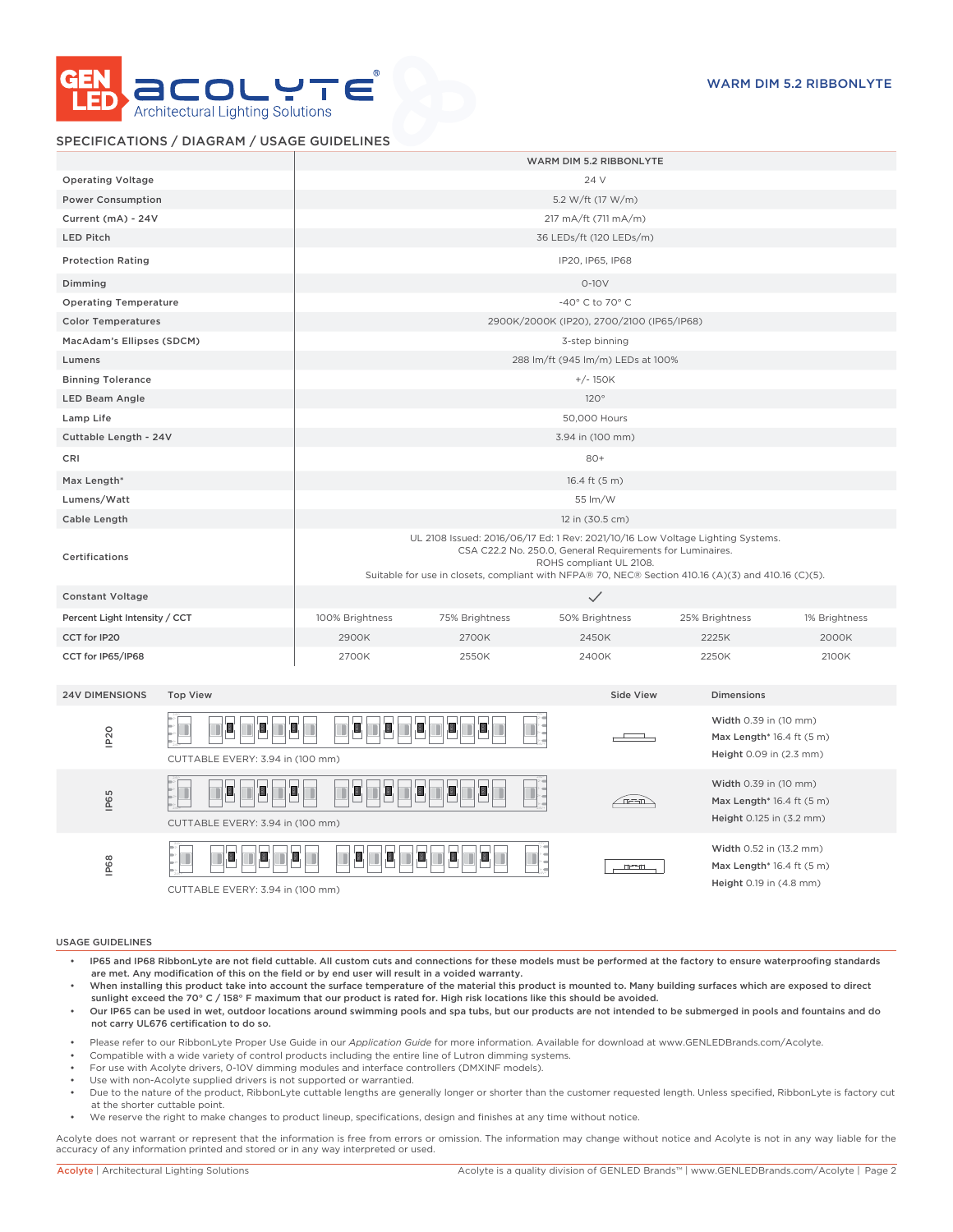

# DIMMER COMPATABILITY



RBWD



Acolyte Part Number: RBWDMODULE

1 dimming module required per 30 ft (9.1 m) DIMENSIONS: 3.85" x 1.7" x 0.7"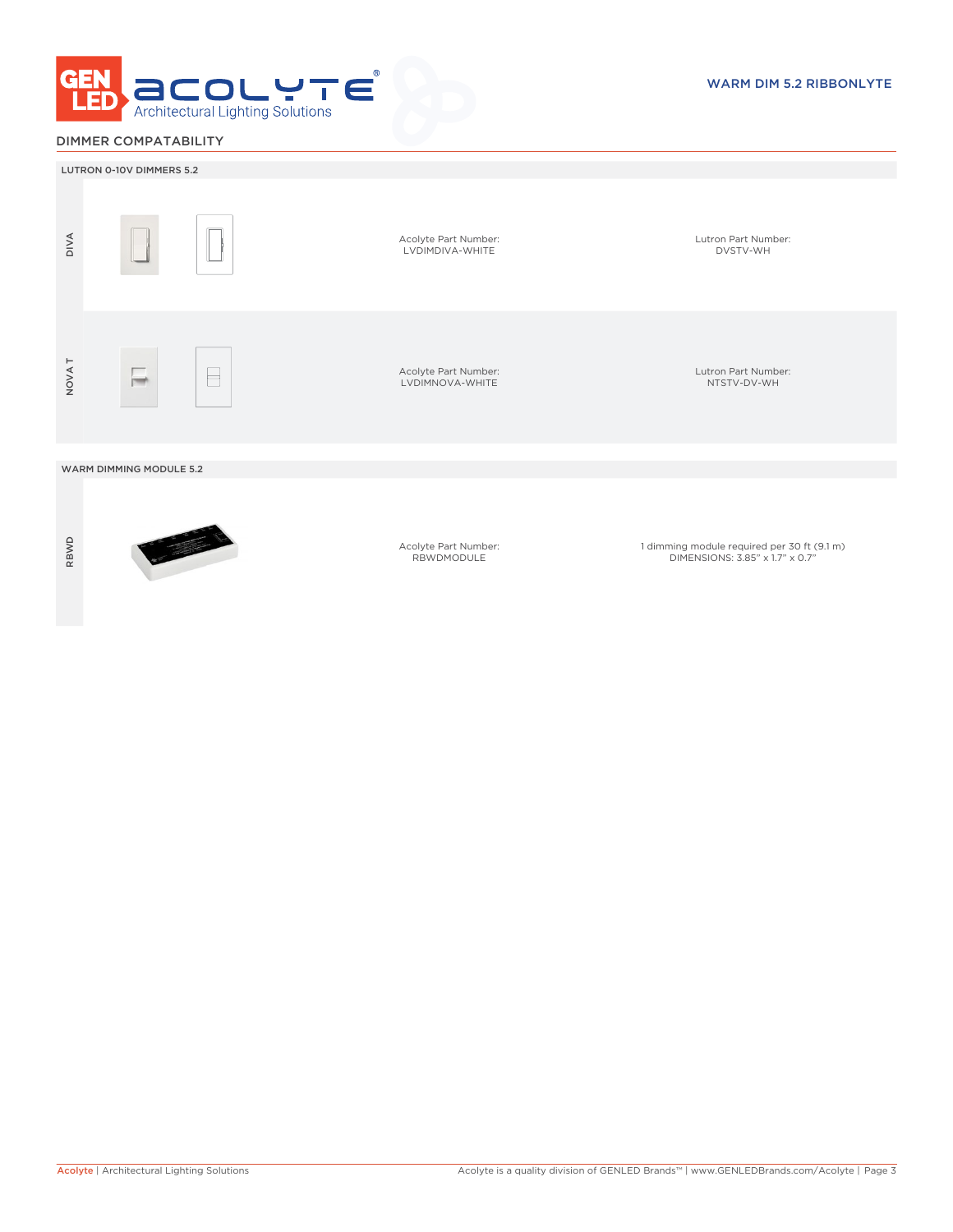

# CHANNEL COMPATIBILITY / CHANNEL OPTIONS

| CHANNEL            | <b>IP20</b>                  | <b>IP68</b>                  | SURFACE MOUNTED CHANNELS |                                     |                                                                                                            |                                                                                                                                                                                                                                                                          |                      |             |                    |                                                                                                                                                 |
|--------------------|------------------------------|------------------------------|--------------------------|-------------------------------------|------------------------------------------------------------------------------------------------------------|--------------------------------------------------------------------------------------------------------------------------------------------------------------------------------------------------------------------------------------------------------------------------|----------------------|-------------|--------------------|-------------------------------------------------------------------------------------------------------------------------------------------------|
| AC1                | <b>IP65</b><br>$\checkmark$  | $\checkmark$                 |                          | LENS OPTIONS: C - Clear F - Frosted | K - Black                                                                                                  | M - Milky NP - Narrow Prismatic WP - Wide Prismatic RM - Round Milky SM - Square Milky                                                                                                                                                                                   |                      |             |                    |                                                                                                                                                 |
| AC <sub>2</sub>    | $\checkmark$                 | $\checkmark$                 |                          |                                     |                                                                                                            |                                                                                                                                                                                                                                                                          |                      |             |                    |                                                                                                                                                 |
| AC3                | $\checkmark$                 |                              |                          |                                     |                                                                                                            |                                                                                                                                                                                                                                                                          |                      |             |                    |                                                                                                                                                 |
| AC4                | $\checkmark$                 |                              |                          |                                     |                                                                                                            |                                                                                                                                                                                                                                                                          |                      |             |                    |                                                                                                                                                 |
| AC5                | $\checkmark$                 |                              |                          |                                     |                                                                                                            |                                                                                                                                                                                                                                                                          |                      |             |                    |                                                                                                                                                 |
| AC14               | $\checkmark$                 |                              |                          |                                     |                                                                                                            |                                                                                                                                                                                                                                                                          |                      |             |                    |                                                                                                                                                 |
| AP1                | $\checkmark$                 | $\checkmark$                 | AC1<br>C, F, M           | AC <sub>2</sub><br>C, F, M          | AC3<br>C, F, M                                                                                             | AC4<br>C, F, M                                                                                                                                                                                                                                                           | $AC5\,$<br>C, F, M   | AC14<br>SM  | AP1<br>C, K, M, SM | AS1<br>C, F, M                                                                                                                                  |
| AR1                | $\checkmark$                 |                              |                          |                                     |                                                                                                            |                                                                                                                                                                                                                                                                          |                      |             |                    |                                                                                                                                                 |
| AR <sub>2</sub>    | $\checkmark$                 |                              |                          |                                     |                                                                                                            |                                                                                                                                                                                                                                                                          |                      |             |                    |                                                                                                                                                 |
| AR3                | $\checkmark$                 |                              |                          |                                     |                                                                                                            |                                                                                                                                                                                                                                                                          |                      |             |                    |                                                                                                                                                 |
| AR5<br>AR8         |                              |                              |                          |                                     |                                                                                                            |                                                                                                                                                                                                                                                                          |                      |             |                    |                                                                                                                                                 |
| <b>AR10</b>        |                              |                              | AS <sub>2</sub>          | AS3                                 | AS6                                                                                                        | AS12                                                                                                                                                                                                                                                                     | AS13                 | AS14        | AS16               | AS20G                                                                                                                                           |
| AR14               | $\checkmark$                 |                              | C, F, M                  | C, F, M                             | C, F, M                                                                                                    | <b>RM</b>                                                                                                                                                                                                                                                                | RM, SM               | SM          | C, K, M            | G                                                                                                                                               |
| AR16               | $\checkmark$                 | $\checkmark$                 |                          |                                     |                                                                                                            |                                                                                                                                                                                                                                                                          |                      |             |                    |                                                                                                                                                 |
| AR20               | $\checkmark$                 |                              |                          |                                     |                                                                                                            |                                                                                                                                                                                                                                                                          |                      |             |                    |                                                                                                                                                 |
| AR23               | $\checkmark$                 |                              |                          |                                     |                                                                                                            |                                                                                                                                                                                                                                                                          |                      |             |                    |                                                                                                                                                 |
| AR25               | $\checkmark$                 | $\checkmark$                 |                          |                                     |                                                                                                            |                                                                                                                                                                                                                                                                          |                      |             |                    |                                                                                                                                                 |
| AR30               | $\checkmark$                 | $\checkmark$                 | AS23                     | AS28                                | AS30                                                                                                       | AS53                                                                                                                                                                                                                                                                     | AT4                  | AT5         | AT11               | AW10                                                                                                                                            |
| AR33               | $\checkmark$                 | $\checkmark$                 | C, K, M, SM              | M, NP, WP                           | M, RM, SM                                                                                                  | M, NP, WP                                                                                                                                                                                                                                                                | C, F, M              | C, F, M     | C, F, M            | C, K, M                                                                                                                                         |
| AS1                | $\checkmark$                 |                              |                          |                                     |                                                                                                            |                                                                                                                                                                                                                                                                          |                      |             |                    |                                                                                                                                                 |
| AS <sub>2</sub>    | $\checkmark$                 |                              |                          |                                     |                                                                                                            |                                                                                                                                                                                                                                                                          |                      |             |                    |                                                                                                                                                 |
| AS3                | $\checkmark$                 | ✓                            |                          |                                     |                                                                                                            |                                                                                                                                                                                                                                                                          |                      |             |                    |                                                                                                                                                 |
| AS6                | $\checkmark$                 | ✓                            | AW12                     | AW14                                | AW35                                                                                                       | AW38                                                                                                                                                                                                                                                                     | AW38                 | <b>B1</b>   | B <sub>2</sub>     | C <sub>22</sub>                                                                                                                                 |
| AS10<br>AS12       |                              | $\checkmark$                 | C, K, M, RM              | C, K, M                             | C, F, M                                                                                                    | M, RM, SM                                                                                                                                                                                                                                                                | C, F, M              | C, F, M     | <b>RM</b>          | C, F, M                                                                                                                                         |
| AS13               | $\checkmark$<br>$\checkmark$ | $\checkmark$                 |                          |                                     |                                                                                                            |                                                                                                                                                                                                                                                                          |                      |             |                    |                                                                                                                                                 |
| AS14               | $\checkmark$                 |                              |                          |                                     |                                                                                                            |                                                                                                                                                                                                                                                                          |                      |             |                    |                                                                                                                                                 |
| AS16               | $\checkmark$                 | $\checkmark$                 |                          |                                     |                                                                                                            |                                                                                                                                                                                                                                                                          |                      |             |                    |                                                                                                                                                 |
| <b>AS20G</b>       | $\checkmark$                 |                              |                          |                                     |                                                                                                            |                                                                                                                                                                                                                                                                          |                      |             |                    |                                                                                                                                                 |
| AS23               | $\checkmark$                 | $\checkmark$                 | GL <sub>2</sub>          | <b>ROUND</b>                        | ROUND12                                                                                                    | ROUND20                                                                                                                                                                                                                                                                  | ST10                 | <b>WH35</b> |                    |                                                                                                                                                 |
| AS28               | $\checkmark$                 | $\checkmark$                 | C, F, M                  | C, F, M                             | C, K, M                                                                                                    |                                                                                                                                                                                                                                                                          | C, F, M              | C, F, M     |                    |                                                                                                                                                 |
|                    |                              |                              |                          |                                     |                                                                                                            | C, K, M                                                                                                                                                                                                                                                                  |                      |             |                    |                                                                                                                                                 |
| AS30               | $\checkmark$                 | $\checkmark$                 |                          |                                     |                                                                                                            |                                                                                                                                                                                                                                                                          |                      |             |                    |                                                                                                                                                 |
| AS53               | $\checkmark$                 | $\checkmark$                 |                          |                                     |                                                                                                            |                                                                                                                                                                                                                                                                          |                      |             |                    |                                                                                                                                                 |
| AT4                | $\checkmark$                 | $\checkmark$                 | <b>RECESSED CHANNELS</b> |                                     |                                                                                                            |                                                                                                                                                                                                                                                                          |                      |             |                    |                                                                                                                                                 |
| AT5                | $\checkmark$                 | $\checkmark$                 |                          | LENS OPTIONS: C - Clear F - Frosted | K - Black                                                                                                  | M - Milky NP - Narrow Prismatic WP - Wide Prismatic                                                                                                                                                                                                                      |                      |             | RM - Round Milky   | <b>SM</b> - Square Milky                                                                                                                        |
| AT11               | $\checkmark$                 |                              |                          |                                     |                                                                                                            |                                                                                                                                                                                                                                                                          |                      |             |                    |                                                                                                                                                 |
| AW10               | $\checkmark$                 |                              |                          |                                     |                                                                                                            |                                                                                                                                                                                                                                                                          |                      |             |                    |                                                                                                                                                 |
| AW12               | $\checkmark$                 |                              |                          |                                     |                                                                                                            |                                                                                                                                                                                                                                                                          |                      |             |                    |                                                                                                                                                 |
| AW14               | $\checkmark$                 |                              |                          |                                     |                                                                                                            |                                                                                                                                                                                                                                                                          |                      |             |                    |                                                                                                                                                 |
| AW35               | $\checkmark$                 | ✓<br>$\checkmark$            |                          |                                     |                                                                                                            |                                                                                                                                                                                                                                                                          |                      |             |                    |                                                                                                                                                 |
| AW38<br>AW40       | $\checkmark$                 |                              | AR1                      | AR <sub>2</sub>                     | AR3                                                                                                        | AR14                                                                                                                                                                                                                                                                     | AR <sub>16</sub>     | AR20        | AR23               | AR25                                                                                                                                            |
| B <sub>1</sub>     | $\checkmark$<br>$\checkmark$ |                              | C, F, M                  | C, F, M                             | C, F, M                                                                                                    | <b>SM</b>                                                                                                                                                                                                                                                                | C, K, M              | C, K, M, SM | C, K, M            | M, RM, SM                                                                                                                                       |
| <b>B2</b>          | $\checkmark$                 |                              |                          |                                     |                                                                                                            |                                                                                                                                                                                                                                                                          |                      |             |                    |                                                                                                                                                 |
| C <sub>22</sub>    | $\checkmark$                 | $\checkmark$                 |                          |                                     |                                                                                                            |                                                                                                                                                                                                                                                                          |                      |             |                    |                                                                                                                                                 |
| GL1                | $\checkmark$                 | $\checkmark$                 |                          |                                     |                                                                                                            |                                                                                                                                                                                                                                                                          |                      |             |                    |                                                                                                                                                 |
| GL2                | $\checkmark$                 | $\checkmark$                 |                          |                                     |                                                                                                            |                                                                                                                                                                                                                                                                          |                      |             |                    |                                                                                                                                                 |
| ROUND              | $\checkmark$                 | $\checkmark$                 | AR30<br>M, RM, SM        | AR33<br>M, NP, WP                   | GL1<br>C, F, M                                                                                             | SC1<br>M                                                                                                                                                                                                                                                                 | SC <sub>2</sub><br>M | SC3<br>М    | SC4<br>M, RM, SM   | SC <sub>5</sub><br>M, RM, SM                                                                                                                    |
| ROUND12            | $\checkmark$                 |                              |                          |                                     |                                                                                                            |                                                                                                                                                                                                                                                                          |                      |             |                    |                                                                                                                                                 |
| ROUND20            | $\checkmark$                 | $\checkmark$                 |                          |                                     |                                                                                                            |                                                                                                                                                                                                                                                                          |                      |             |                    |                                                                                                                                                 |
| SC1                | $\checkmark$                 | $\checkmark$                 |                          |                                     |                                                                                                            |                                                                                                                                                                                                                                                                          |                      |             |                    |                                                                                                                                                 |
| SC <sub>2</sub>    | $\checkmark$                 | $\checkmark$                 |                          |                                     |                                                                                                            |                                                                                                                                                                                                                                                                          |                      |             |                    |                                                                                                                                                 |
| SC3<br>SC4         | $\checkmark$<br>$\checkmark$ | $\checkmark$                 | SC <sub>6</sub>          | <b>SC-CORNER1</b>                   | <b>SC-CORNER2</b>                                                                                          | W31                                                                                                                                                                                                                                                                      |                      |             |                    |                                                                                                                                                 |
| SC <sub>5</sub>    | $\checkmark$                 | $\checkmark$                 | C, K, M, SM              | M                                   | $\mathsf{M}% _{T}=\mathsf{M}_{T}\!\left( a,b\right) ,\ \mathsf{M}_{T}=\mathsf{M}_{T}\!\left( a,b\right) ,$ | C, F, M                                                                                                                                                                                                                                                                  |                      |             |                    |                                                                                                                                                 |
| SC <sub>6</sub>    | $\checkmark$                 |                              |                          |                                     |                                                                                                            |                                                                                                                                                                                                                                                                          |                      |             |                    |                                                                                                                                                 |
| <b>SC-CORNER1</b>  | $\checkmark$                 | $\checkmark$                 |                          |                                     |                                                                                                            |                                                                                                                                                                                                                                                                          |                      |             |                    |                                                                                                                                                 |
| <b>SC-CORNER2</b>  | $\checkmark$                 |                              | <b>DISCLAIMER</b>        |                                     |                                                                                                            |                                                                                                                                                                                                                                                                          |                      |             |                    |                                                                                                                                                 |
| <b>ST10</b>        | $\checkmark$                 |                              |                          |                                     |                                                                                                            |                                                                                                                                                                                                                                                                          |                      |             |                    | When installing this product take into account the surface temperature of the material this product is mounted to. Many building surfaces which |
| W31<br><b>WH35</b> | $\checkmark$<br>$\checkmark$ | $\checkmark$<br>$\checkmark$ |                          |                                     |                                                                                                            | are exposed to direct sunlight exceed the 70°C/158°F maximum that our product is rated for. High risk locations like this should be avoided.<br>Our IP68 product is not intended to be submerged in pools and fountains and does not carry UL676 certification to do so. |                      |             |                    |                                                                                                                                                 |

Acolyte | Architectural Lighting Solutions Acolyte is a quality division of GENLED Brands™ | www.GENLEDBrands.com/Acolyte | Page 4